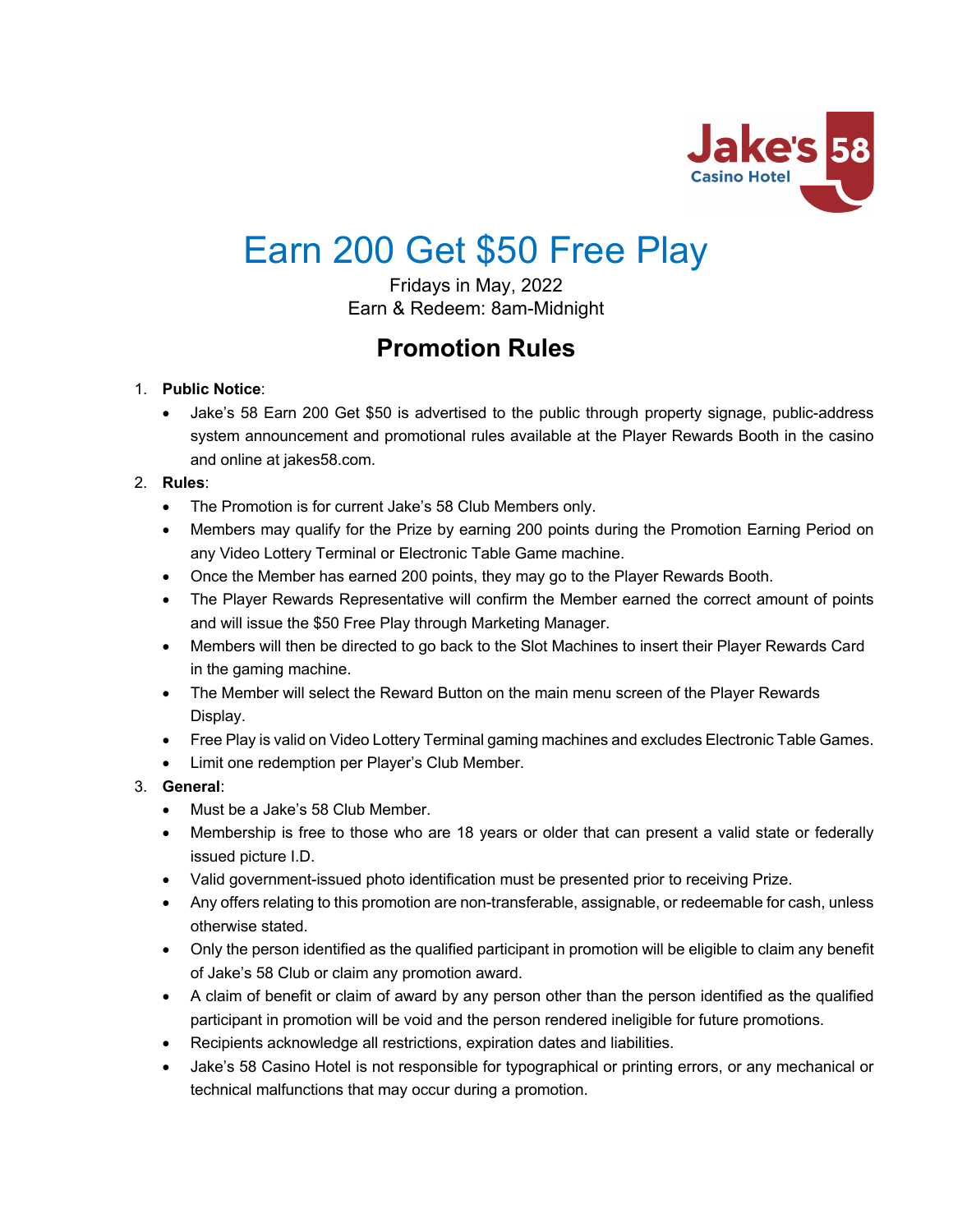- Promotion information can be obtained at the Player Rewards Booth and jakes58.com.
- Any person attempting to defraud or in any way tamper with the promotion mechanics and/or implementation will be declared ineligible and may be prosecuted to the full extent of the law.
- Jake's 58 Casino Hotel reserves the right to make changes in the rules of this promotion, facilitate manually, or cancel all or any part of it and not award any offer for any reason at any time without prior notice.
- Jake's 58 Casino Hotel reserves the right to delay promotion engagement due to unforeseeable issues until such time as the promotion may proceed.

#### 4. **Eligibility**:

• Based on trackable activity. The following persons or categories of persons are not eligible to participate: employees of Jake's 58 Casino Hotel and its subsidiaries and affiliates, people key licensed or employed by the New York State Gaming Commission; vendors directly associated with this contest, their subsidiaries, affiliates and agencies, and any immediate family members residing in the same household of any of the foregoing individuals. Any licensee, registrant, contractor, subcontractor, consultant, officer, or employee of a contractor, subcontractor, licensee, registrant or consultant, that is directly involved in the operation or observation of New York State video gaming or New York State video gaming drawings or the processing of New York State video gaming prize claims or payments. All federal, state and local rules and regulations apply. Void where prohibited or restricted by law. Participants are responsible to ensure that his or her Jake's 58 Club card is properly inserted into the card reader. By participating in this promotion, participants agree to abide by all terms of these official rules.

#### 5. **Limit of Participation**:

• By participating in promotion, participants agree to abide by all terms of these official rules. Jake's 58 Casino Hotel, their respective affiliates, subsidiaries, parent corporations, and their respective officers, directors, shareholders, employees and agents are not responsible for any late, lost, incorrect, misdirected or inaccurate entry information; human error; technical malfunctions; failures, omission, interruption, deletion or defect of any telephone network, computer on-line system, computer equipment, servers, providers, software or satellite transmission, including any injury or damage to participant or any other person relating to or resulting from participation in this promotion. Furthermore, neither sponsors nor any of the aforementioned are responsible for theft, tampering, destruction or unauthorized access to, or alteration of, applications, data processing that is processed late, incorrectly or is incomplete or lost due to computer or electronic malfunction; printing or other errors; or any combination thereof. False and/or deceptive entries or acts shall render participants ineligible. Promotional offer materials that have been tampered with or altered are void.

#### 6. **Terms and Conditions**:

• This promotion is subject to all applicable federal, state and local laws. By participating, guests agree to be bound by these Official Rules and the decisions of Jake's 58 Casino Hotel and waive any right to claim ambiguity in the promotion or these Official Rules.

# 7. **Liability**:

• Participants also agree to release, discharge, indemnify, and hold harmless the Sponsor, vendors associated with this promotion and the respective officers and employees of these entities, from and against any claims, damages or liability due to any injuries, damages or losses to any person